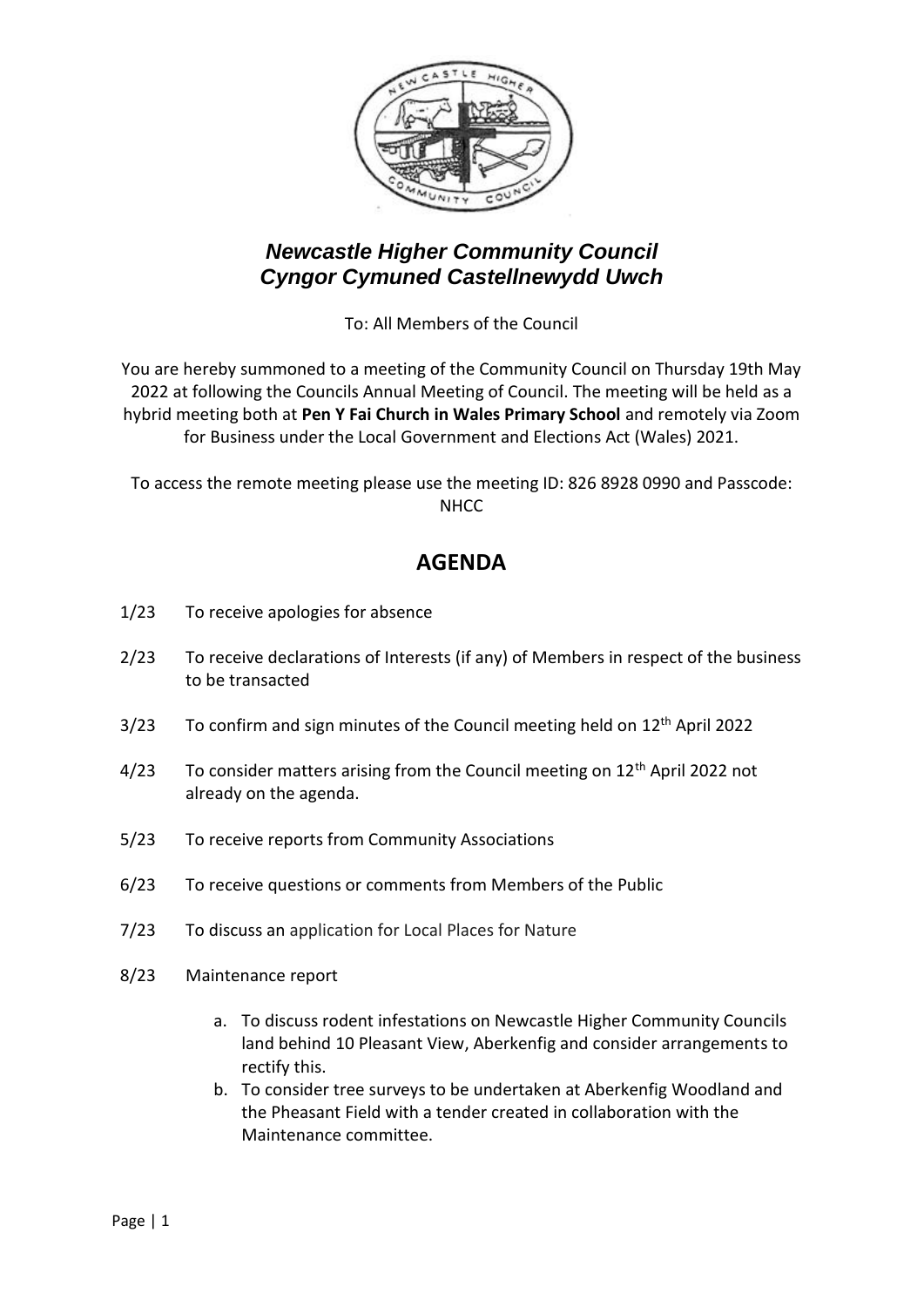- c. To consider reopening application for work to be tendered at Aberkenfig Woodland and Aberkenfig Square with the tender created in collaboration with the Maintenance Committee.
- d. To instruct the Maintenance Committee to investigate the removal of all Asbestos from Aberkenfig Allotments.
- e. To discuss the improvement of Dog bin previsions due to overflow issues and consider a tender to be created in collaboration with the Maintenance Committee.
- 9/23 To consider Co-option campaign for Aberkenfig ward in line with the Council's Co-option Policy.

## 10/23 Finance

a. To receive accounts for payment

| Name                           | Amount  | Scribe Voucher Number |
|--------------------------------|---------|-----------------------|
| Clerks Pay                     | ****    | 5                     |
| <b>Clerks HMRC Payments</b>    | ****    | 6                     |
| <b>Clerks Pension Payments</b> | ****    | 7                     |
| Data Protection Fee            | £40     | 8                     |
| <b>SLCC</b> (Clerk             | £134    | 9                     |
| Membership)                    |         |                       |
| Nolan Skills (Skip Hire        | £260    | 10                    |
| Aberkenfig Woodland)           |         |                       |
| <b>BHIB Council Insurance</b>  | £379.62 | 11                    |
| <b>BCBC (Bus Shelter</b>       | £59.63  | 13                    |
| Cleaning)                      |         |                       |

- b. To receive bank reconciliation to April 2022
- c. To approve the chain of office to be sent to Thomas Fattorini Ltd for engraving.
- d. To consider purchasing a box for the Councils Chain of office.
- e. To approve costing of £250 to improve the Councils website by AABC the current website provider. Example improvements requested to look like https://www.cowbridge-tc.gov.uk/
- 11/23 To Consider Planning Applications and licence application received
	- 1. Planning Application No.: P/22/259/FUL Applicant: Mr J Bussey Location: 27 Pen yr Heol Penyfai Bridgend CF31 4ND Proposal: Single storey rear extension
	- 2. Planning Application No.: P/22/271/RLX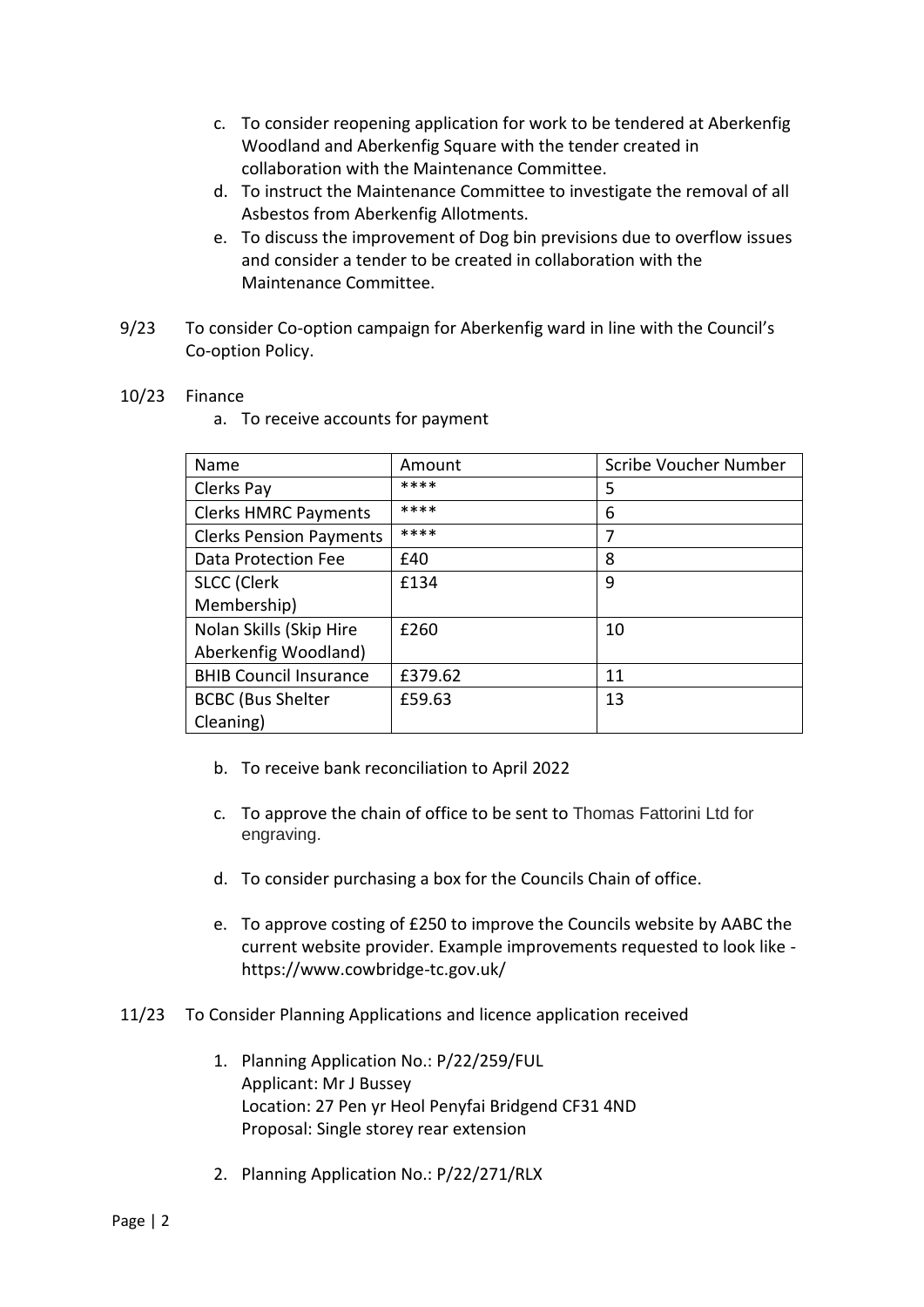Location: Tondu Waste Transfer Station Maesteg Road link to Ffordd Antwn and Rhodfa Parc Slip Tondu Bridgend CF32 9HZ Proposal: Variation of condition 1 of P/20/289/FUL to relocate Zappshelter

- 3. Planning Application No.: P/22/277/FUL Location: Riverside Cottage Angelton Road Penyfai Bridgend CF31 4LL Proposal: New detached double garage
- 4. Application for renewal of sex establishment licence the private shop 72 Bridgend Road Aberkenfig
- 12/23 To receive Reports from Councillors
- 13/23 To receive BCBC Members Reports
- 14/23 To receive a report from the Clerk
- 15/23 Correspondence
	- 1. Councillors

Councillors have received emails requesting information or gift cards, please be aware of the email address and be cautious if you are unaware of who has emailed.

- 2. Tondu and Aberkenfig Community Association Access to Cycle Route 4 has been restored although BCBC reserves the right to close access if required under health and safety grounds.
- 3. Public Services Ombudsman for Wales A conversation has taken place between the Clerk and the Public Services Ombudsman for Wales.
- 4. Scribe Accounting Training session from Scribe are free of charge and will allow Councillors to have better understanding of the Council's Accounting software.
- 5. Member of the Public (Tree Survey) It was noted that the Council would investigate arranging a tree survey and cut back at Aberkenfig Woodland
- 6. Asbestos Removal Clerk contacted BCBC regarding Asbestos Removal, due to the location being a public address they would not be able to remove the items. Further investigation required.
- 7. Information Commissioner An email was sent to the information commission regarding an outstanding invoice for the Data Protection Fee, the Clerk was notified that it is a legal requirement under the Data Protection (Charges and Information) Regulations 2018. A Payment for 2021 – 22 was made on the 9<sup>th</sup> May 2022.